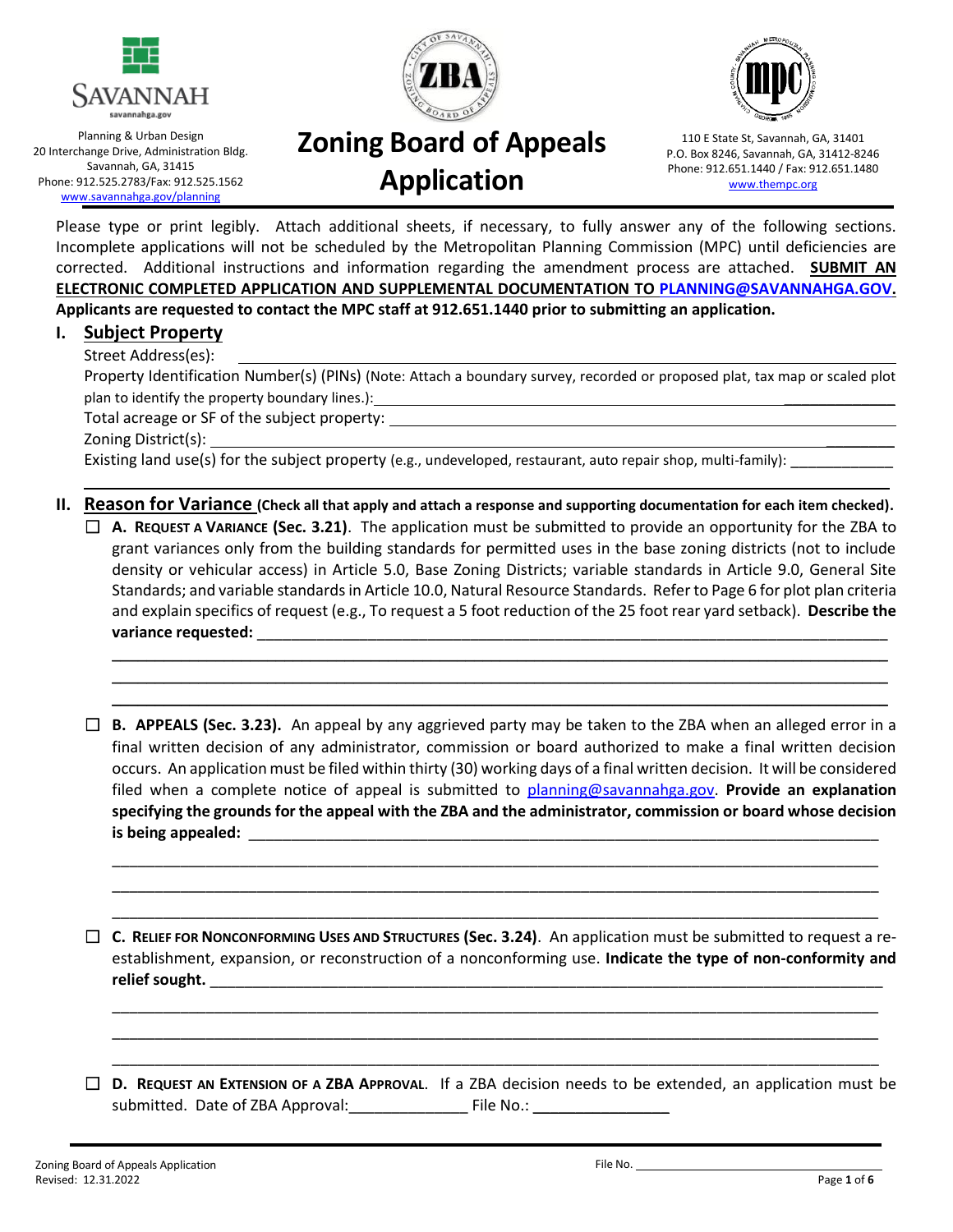### **III. Application History.**

- Have any previous applications been made regarding the subject property?
	- $\Box$  Yes  $\Box$  No If yes, please provide the file number(s):
- Is this request related to another review, such as a Certificate of Appropriateness (COA), Subdivision, Site Development Permit or Plan, Master Plan, Business Location Approval, Rezoning, or Text Amendment? If so, please provide the Plan/Permit # and associated Staff Report/Decision.

#### **IV. Property Owner Information**

| Registered Agent: |                                                                                                                                                                                                                                                                                                                                                                                               |
|-------------------|-----------------------------------------------------------------------------------------------------------------------------------------------------------------------------------------------------------------------------------------------------------------------------------------------------------------------------------------------------------------------------------------------|
|                   | (Or Officer or Authorized Signatory, if Property Owner is not an individual. Provide GA Annual Registration.)                                                                                                                                                                                                                                                                                 |
|                   |                                                                                                                                                                                                                                                                                                                                                                                               |
|                   |                                                                                                                                                                                                                                                                                                                                                                                               |
|                   |                                                                                                                                                                                                                                                                                                                                                                                               |
|                   | E-mail address: <u>Example 2008</u>                                                                                                                                                                                                                                                                                                                                                           |
|                   | Petitioner Information, if different from Property Owner (Note: If the property owner(s) will have an agent<br>serve on his or her behalf, the owner(s) must complete the attached Letter of Authorization. If the agent changes after<br>submitting the application and the agent is not the property owner, a new authorization form will be required.)                                     |
|                   |                                                                                                                                                                                                                                                                                                                                                                                               |
|                   | Registered Agent: [Or Officer or Authorized Signatory, if Petitioner is not an individual)                                                                                                                                                                                                                                                                                                    |
|                   |                                                                                                                                                                                                                                                                                                                                                                                               |
|                   |                                                                                                                                                                                                                                                                                                                                                                                               |
|                   |                                                                                                                                                                                                                                                                                                                                                                                               |
|                   |                                                                                                                                                                                                                                                                                                                                                                                               |
| VI.               | Agent, if different from Petitioner or Property Owner (Note: A signed, notarized Letter of Authorization<br>from the property owner is required and must be attached if this section applies. If the agent changes after<br>submitting the application and the agent is not the property owner, a new authorization form will be required.<br>Please refer to VIII. Letter of Authorization.) |
|                   |                                                                                                                                                                                                                                                                                                                                                                                               |
|                   |                                                                                                                                                                                                                                                                                                                                                                                               |
|                   |                                                                                                                                                                                                                                                                                                                                                                                               |
|                   |                                                                                                                                                                                                                                                                                                                                                                                               |
|                   |                                                                                                                                                                                                                                                                                                                                                                                               |
|                   |                                                                                                                                                                                                                                                                                                                                                                                               |
|                   |                                                                                                                                                                                                                                                                                                                                                                                               |

of Savannah.

- ☐ Residential: \$620.00
- ☐ Non-residential: \$1,300.00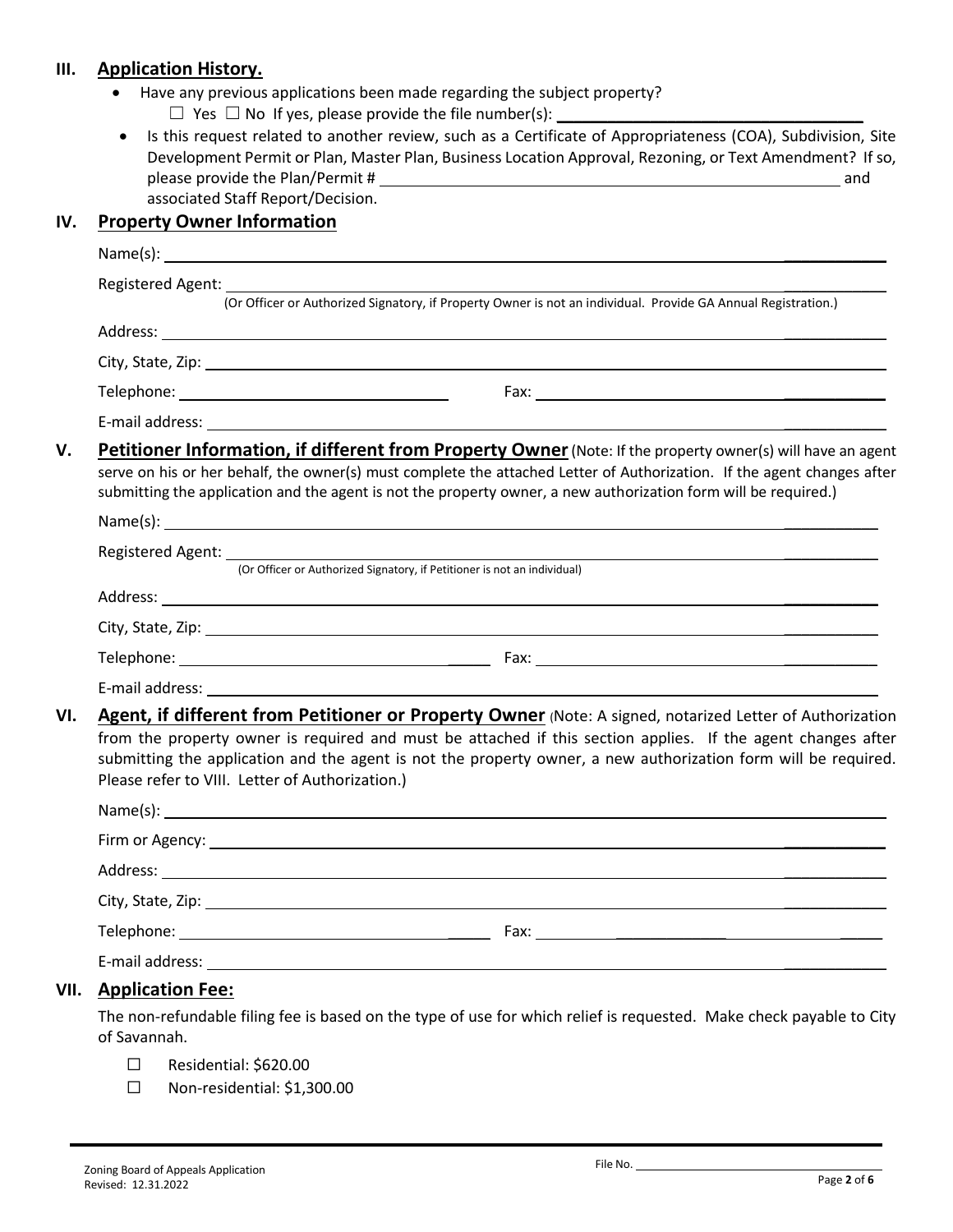# **VIII. Letter of Authorization**

|                                                                                                                      | $\mathbf{I}$ | (we) | authorize |
|----------------------------------------------------------------------------------------------------------------------|--------------|------|-----------|
|                                                                                                                      |              |      |           |
| Agency, if applicable) to serve as agent on my (our) behalf for the purpose of making and executing this application |              |      |           |
| for the proposed request. I (we) understand that any representations(s) made on my (our) behalf, by my (our)         |              |      |           |
| authorized representative, shall be legally binding upon the subject property.                                       |              |      |           |
| <b>Property Owner(s)</b>                                                                                             |              |      |           |
| $Name(s):$ $\qquad \qquad$                                                                                           |              |      |           |
|                                                                                                                      |              |      |           |
|                                                                                                                      |              |      |           |
|                                                                                                                      |              |      |           |
| Signature(s)                                                                                                         | Date         |      |           |
|                                                                                                                      |              |      |           |
| <b>Witness Signature Certificate</b>                                                                                 |              |      |           |
| State of Georgia                                                                                                     |              |      |           |
|                                                                                                                      |              |      |           |
|                                                                                                                      |              |      |           |
|                                                                                                                      |              |      |           |
| who proved to me on the basis of satisfactory evidence to be the person(s) who appeared before me.                   |              |      |           |
| Personally Known or _____ Produced Identification Type of ID                                                         |              |      |           |
|                                                                                                                      |              |      |           |
|                                                                                                                      |              |      |           |
|                                                                                                                      |              |      |           |

(Name of notary, typed, stamped or printed) Notary Public State of Georgia

My commission expires: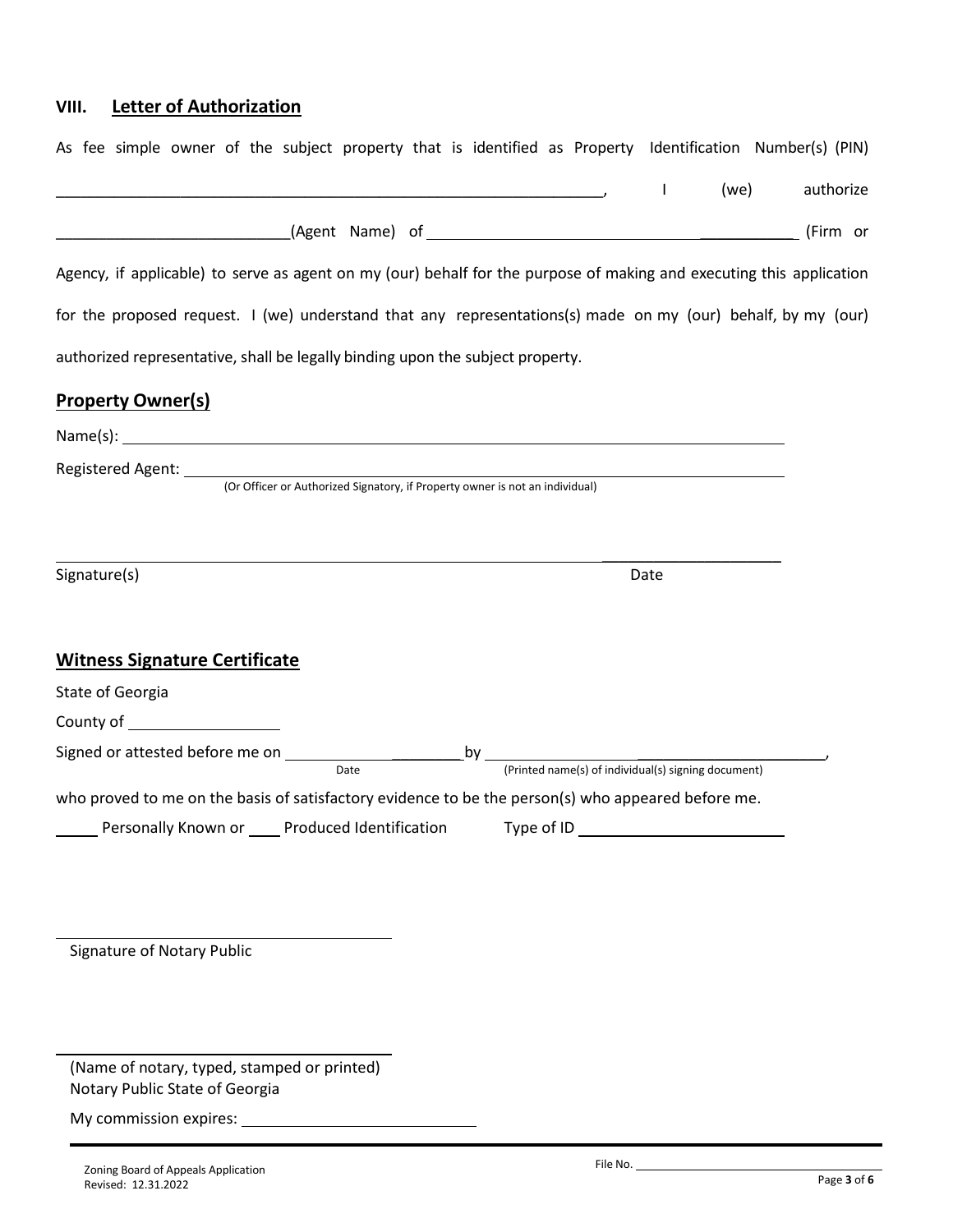## **IX. Application Checklist**

Pursuant to O.C.G.A. § 8-2-26, this checklist must be completed and submitted with each application. Please check every item as either "Y" for items that are included with the application or "N" for items that are not included with the application. Items without an "N" checkbox are minimum requirements initially due with the application if applicable.

#### **Yes No**

- ☐ Part I. Subject Property
- ☐ Part II. Reason for Variance
- ☐ Part III. Application History
- ☐ Part IV. Property Owner Information
- ☐ ☐ Part V. Petitioner Information
- □ □ Part VI. Agent
- ☐ Part VII. Application Fee
- ☐ ☐ Part VIII. Letter of Authorization
- ☐ Part IX. Complete Application Checklist
- ☐ Part X. Certified Application (Signed application)
- $\Box$   $\Box$  A scaled dimensioned map, plat or sketch of the subject property referred to in the application
- $\Box$   $\Box$  Concept Plan of the proposed development if applicable

*Please note: Supplemental information may be required during plan review to address deficiencies.*

#### **X. Certified Application**

By my signature below, I certify that the information contained in this application is true and correct to the best of my knowledge at the time of the application. I acknowledge that I understand and have complied with all of the submittal requirements and procedures, and that this application is a complete application submittal. I further understand that an incomplete application submittal may cause my application to be deferred to the next posted deadline date. I understand that the approval of an application for Special Use Permit by The Mayor and Aldermen does not constitute a waiver from any applicable local, state, or federal regulations.

| <b>Applicant Name:</b>   |                                                                                                                                      |      |  |  |  |
|--------------------------|--------------------------------------------------------------------------------------------------------------------------------------|------|--|--|--|
| Print                    | Signature                                                                                                                            | Date |  |  |  |
|                          |                                                                                                                                      |      |  |  |  |
| <b>Contacts</b>          |                                                                                                                                      |      |  |  |  |
| Planning & Urban Design: | 20 Interchange Drive, Administration Building<br>Savannah, GA, 31415                                                                 |      |  |  |  |
|                          | P.O. Box 1027, Savannah, GA, 31402 (Phone: 912.525.2783)                                                                             |      |  |  |  |
| The Planning Commission: | 110 E State St, Savannah, GA, 31401 (Located at the State Street Garage)<br>P.O. Box 8246, Savannah, GA, 31412 (Phone: 912.651.1440) |      |  |  |  |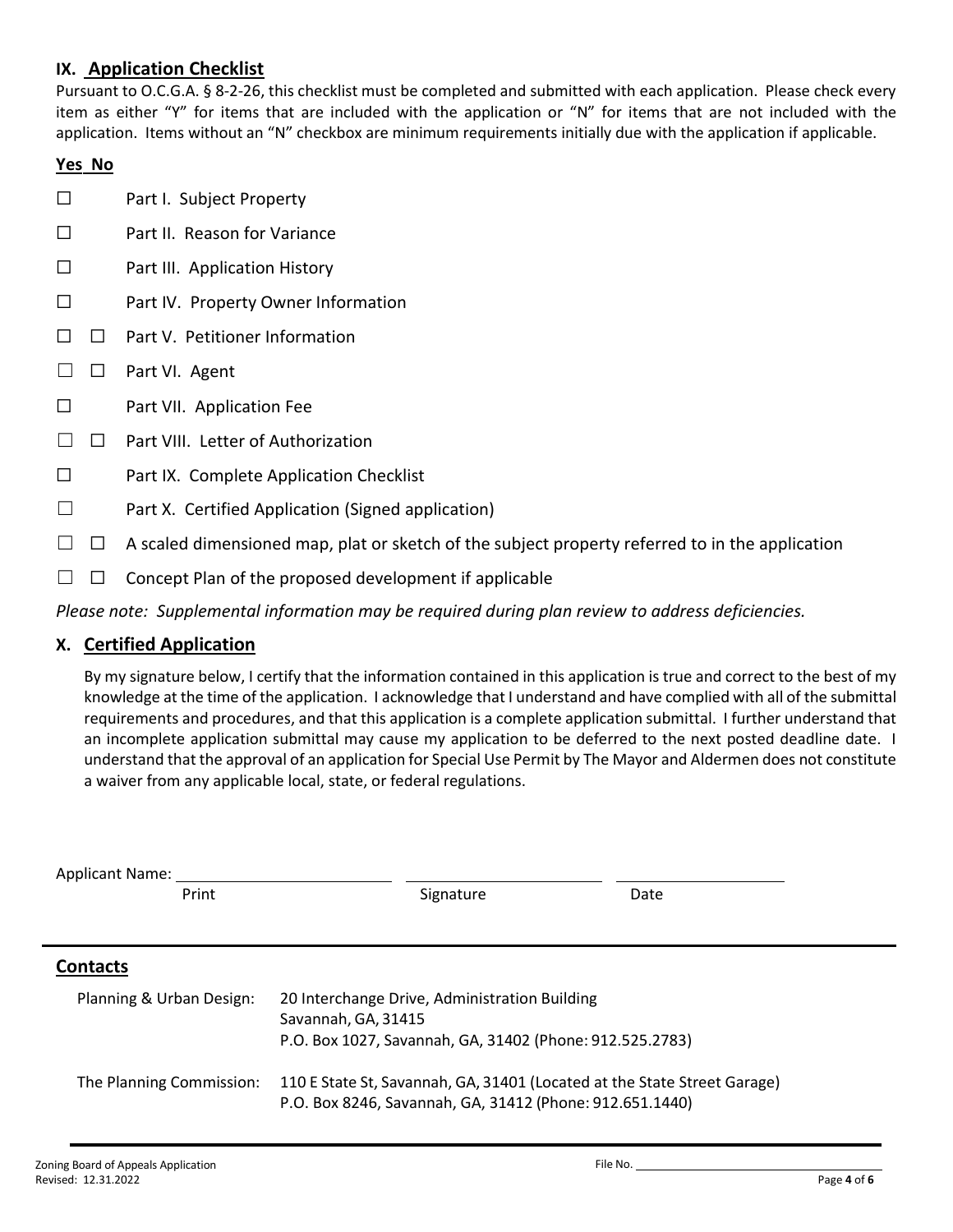# **RETAIN THIS PAGE**

#### **Instructions**

- **1.** Applicants are required to contact the Secretary to the Zoning Board of Appeals (ZBA) at the MPC, 110 E State St, prior to submitting an application. Call the MPC at 912.651.1440.
- **2.** The application form must be complete according to [Sec. 3.1.4](http://online.encodeplus.com/regs/savannah-ga/doc-viewer.aspx#secid-5100) including the appropriate fee and all required supplemental materials before it will be processed and scheduled for a hearing. If the property has been purchased within the last 12 months, please provide a copy of the Deed.
- **3.** All applications must be submitted electronically to [planning@savannahga.gov.](mailto:planning@savannahga.gov) If the document size is larger than 20 MB, please contact 912-525-2783.
- **4.** A plot plan must be provided when a dimensional variance or use permit is requested. Plot plan criteria are listed below.
- **5.** Supporting documents, such as the written decision that is being appealed (and specifics on why the decision is in error), or the associated COA Staff Report/Decision, Subdivision Staff Report/Decision, Site Permit Staff Report, and City Manager Decision must be provided. If Property Owner/Petitioner is not an individual, provide the Georgia Annual Registration.
- **6.** A schedule of the application deadlines as well as the Planning Commission and City Council meetings dates are part of this application.

#### **Zoning Board of Appeals Process (After the Application is Submitted)**

- **1.** Once an application submittal is determined to be complete according t[o Sec. 3.1.4,](http://online.encodeplus.com/regs/savannah-ga/doc-viewer.aspx#secid-5100) the MPC will schedule the petition for the next posted ZBA hearing date.
- **2.** The MPC will notify the petitioner of the public hearing date and time as well as publish a public notification in the newspaper.
- **3.** The petitioner will receive notification to obtain a Public Notice Sign(s) announcing the petition from the City's Planning & Urban Design Office located at 20 Interchange Drive, Administration Building. The petitioner must post the sign(s) at least **15 DAYS PRIOR TO THE ZBA MEETING** according to [Sec. 3.2.6.](http://online.encodeplus.com/regs/savannah-ga/doc-viewer.aspx#secid-5108) If the signs are not posted at least 15 days prior to the meeting, the petition will be rescheduled.
- **4.** The petitioner is responsible for removing the sign(s) within 10 days of the ZBA decision.
- **5.** The ZBA agenda, which includes the staff report, will be posted on [www.thempc.org](http://www.thempc.org/) no later than the Friday before the scheduled meeting.
- **6.** The ZBA hearing will be held in the Arthur A. Mendonsa Hearing Room at the MPC, 112 E State Street doorway.
- **7.** An overhead projector and computer are available for use. The overhead projector can display all paper items (e.g., photographs, maps, site plans). PowerPoint presentations must be provided to the Secretary to the ZBA at least two days prior to the hearing. A copy of any materials used to support your petition must be submitted for the record at the time of the hearing.
- **8.** Requests to withdraw, defer or continue a petition is outlined in Sec. 3.1.8.
- **9.** A written notice of the ZBA decision will be sent to the petitioner following the meeting.
- **10.** Building permits and approvals will be released upon receipt of the ZBA decision.
- **11.** A variance requiring a building permit shall expire after twelve (12) months from the date of approval if no building permit is issued. If a building permit is issued and expires under the terms of this Ordinance, the variance requiring the building permit shall also become null and void at the same time the building permit expires.
- **12.** An appeal of the final written decision of the ZBA may be taken by filing a petition for certiorari with the Chatham County Superior Court within 30 days of the final action.

#### **Plot Plan Criteria (If you are applying for a dimensional variance or special use approval, a plot plan of the subject property must be submitted with this application. The plot plan must include the below information.)**

- North arrow and scale
- Street name(s)
- Dimensions of lot(s)
- Existing and proposed structures on lot (identify each structure e.g., house, shed, pool)
- Dimensions between all structures and property lines and/or fences
- Location and dimensions of and proposed construction
- Types of fence (for example, chain link, wood, masonry, etc.)
- Proposed landscaping
- Project status (proposed or existing)

### **The petitioner will receive notification to obtain and post the Public Notice Sign(s) from the City's Planning & Urban Design Office at least 15 DAYS PRIOR TO THE ZONING BOARD OF APPEALS MEETING.**